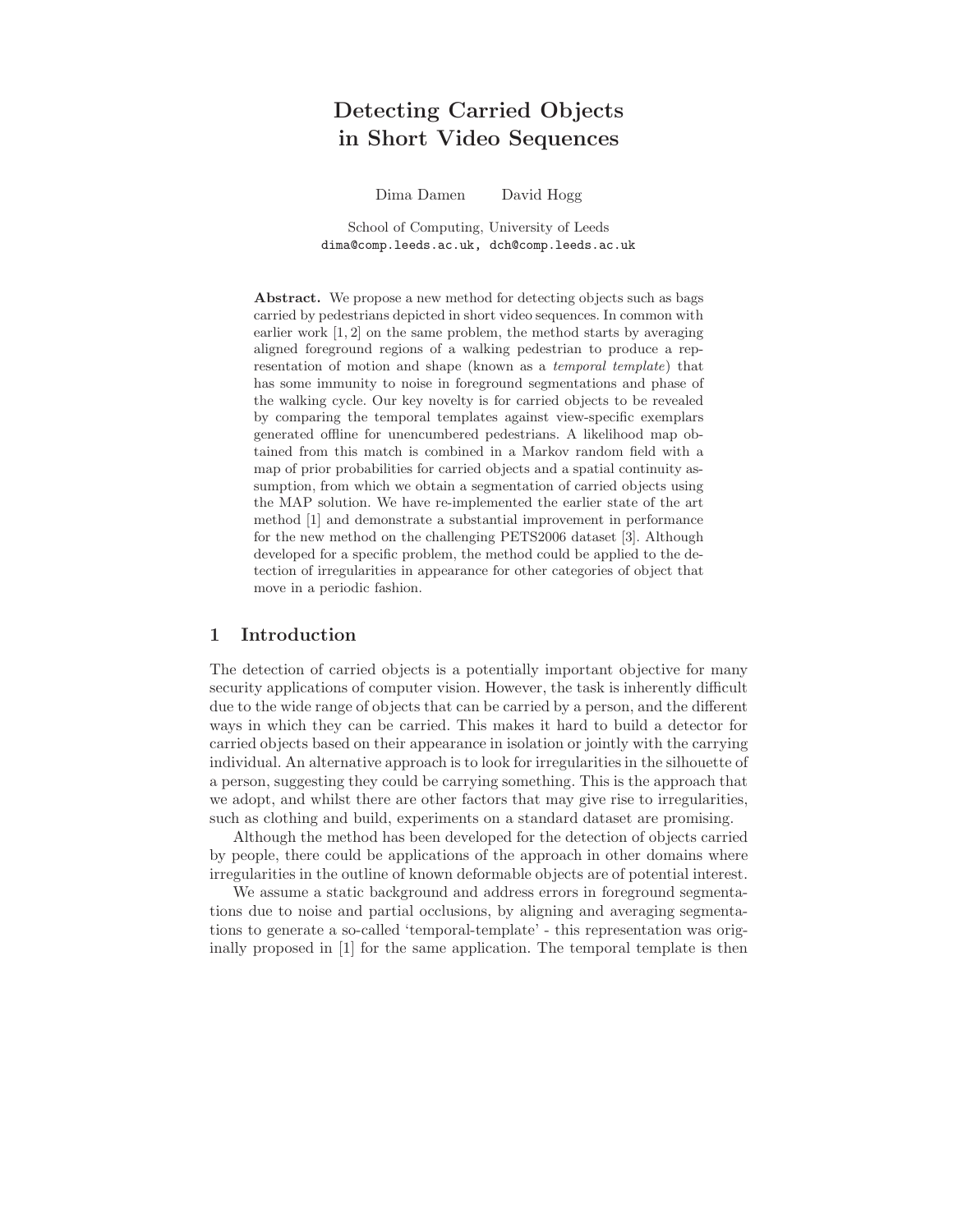matched against a pre-compiled exemplar temporal template of an unencumbered pedestrian viewed from the same direction. Protrusions from the exemplar are detected as candidate pixels for carried objects. Finally, we incorporate prior information about the expected locations of carried objects together with a spatial continuity assumption in order to improve the segmentation of pixels representing the carried objects. Figure 1 summarizes, with the use of an example, the process of detecting carried objects.



Fig. 1. All the frames in the the sequence are first aligned. The temporal template represents the frequency of each aligned pixel (relative to the median) being part of the foreground. The exemplar temporal template from a similar viewing angle is transformed (translation, scaling and rotation) to best match the generated temporal template. By comparing the temporal template to the best match, protruding regions are identified. MRF with a map of prior locations is used to decide on those pixels representing carried objects.

Section 2 reviews previous work on the detection of carried objects. Section 3 presents our new method, based on matching temporal templates. Experiments comparing the performance of the earlier work from Haritaoglu et. al. and our new method on the PETS2006 dataset are presented in Section 4. An extension of the method to incorporate locational priors and a spatial continuity assumption for detecting carried objects is presented in Section 5. The paper concludes with an overall discussion.

## 2 Previous Work

Several previous methods have been proposed for detecting whether an individual is carrying an object. The  $Backpack$   $[1, 2]$  system detects the presence of carried objects from short video sequences of pedestrians (typically lasting a few seconds) by assuming the pedestrian's silhouette is symmetric when a bag is not being carried, and that people exhibit periodic motion. Foreground segmentations are aligned using edge correlation. The aligned foreground masks for the complete video segment are combined into the temporal template that records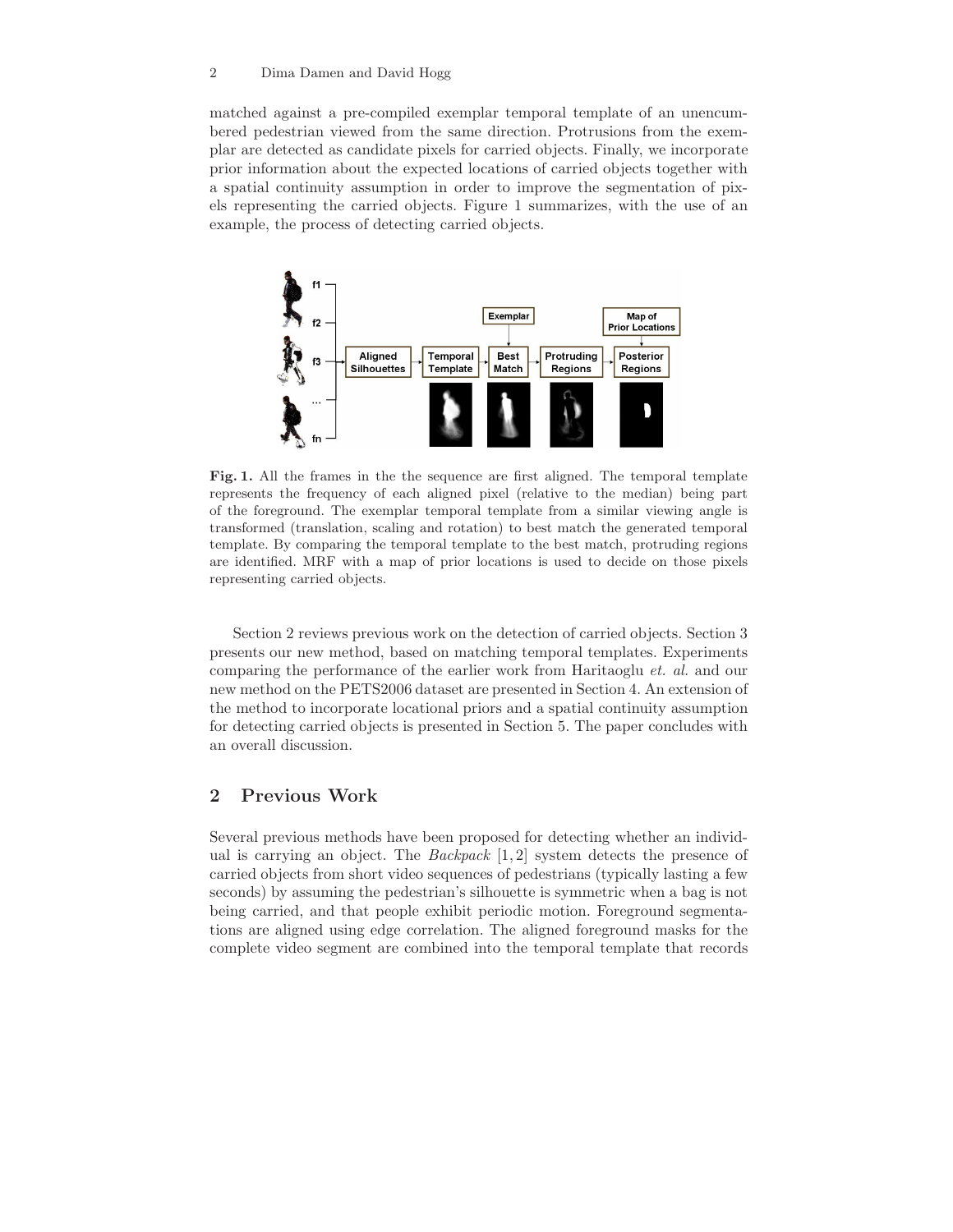

Fig. 2. For each foreground segmentation, the principal axis is found and is constrained to pass through the median coordinate of the foreground segmentation. Light gray represents the two detected asymmetric regions. Asymmetric regions are projected onto the horizontal projection histogram. Periodicity analysis is performed for the full histogram [Freq  $= 21$ ] and for regions 1 [Freq  $= 11$ ] and 2 [Freq  $= 21$ ]. As region 2 has the same frequency as the full body, it is not considered a carried object.

the proportion of frames in the video sequence in which each (aligned) pixel was classified as foreground. Next, symmetry analysis is performed. The principal axis is computed using principal component analysis of 2-D locations, and is constrained to pass through the median coordinate in the vertical and horizontal directions. For each location  $x$ , relative to the median of the blob, asymmetry is detected by reflecting the point in the principal axis. The proportion of frames in which each location was classified as asymmetric is calculated. Consistent asymmetric locations are grouped into connected components representing candidate blobs.

Backpack then distinguishes between blobs representing carried objects and those being parts of limbs by analyzing the periodicity of the horizontal projection histograms (See [1] for details). This estimates the periodic frequency of the full body, and that of each asymmetric region. Backpack assumes the frequency of an asymmetric blob that represents a limb is numerically comparable to that of the full body. Otherwise, it is believed to be a carried object. Figure 2 illustrates the process from our re-implementation.

From our own evaluation, errors in the Backpack method arise from four sources. Firstly, the asymmetric assumption is frequently violated. Secondly, the position of the principal axis is often displaced by the presence of the carried object. It may be possible to reduce this source of error by positioning the major axis in other ways, for example forcing it to pass through the centroid of the head [4] or the ground point of the person walking [5]. Thirdly, accurate periodicity analysis requires a sufficient number of walking cycles to successfully retrieve the frequency of the gait. Fourthly, the periodicity of the horizontal projection histogram does not necessarily reflect the gait's periodicity.

Later work by Benabdelkader and Davis [6] expanded the work of Haritaoglu et. al. by dividing the person's body horizontally into three slices. The periodicity and amplitude of the time series along each slice is studied to detect deviations from the 'natural' walking person and locate the vertical position of the carried object. They verified that the main limitation in Haritaoglu et. al.'s method is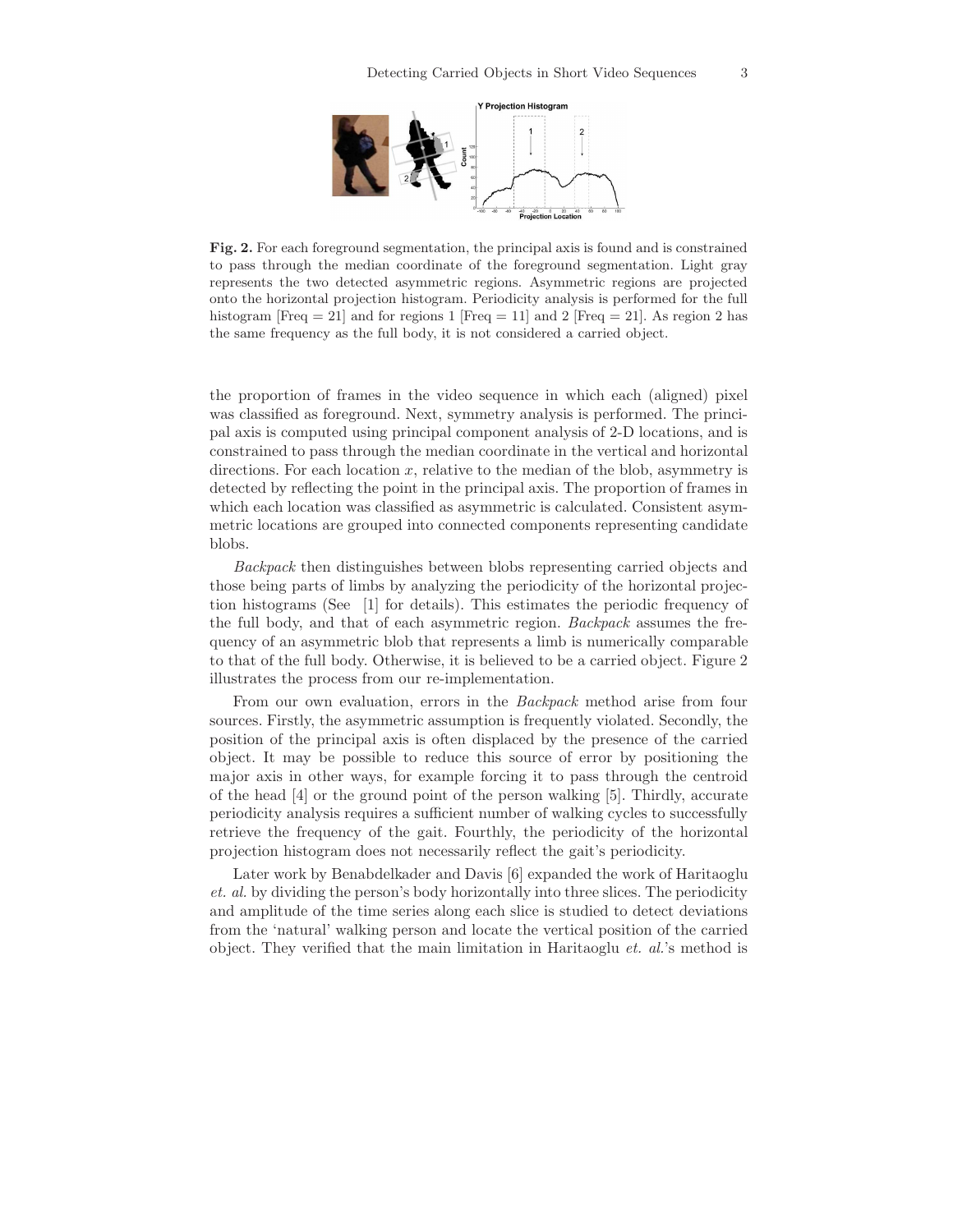#### 4 Dima Damen and David Hogg

the sensitivity of the axis of symmetry to noise, as well as to the location and size of the carried object(s).

Branca et. al. [7] try to identify intruders in archaeological sites. Intruders are defined as those carrying objects such as a probe or a tin. The work assumes a person is detected and segmented. Their approach thus tries to detect these objects within the segmented foreground region. Detection is based on wavelet decomposition, and the classification uses a supervised three layer neural network, trained on examples of probes and tins in foreground segmentations.

Differentiating people carrying objects without locating the carried object has also been studied. Nanda et. al. [8] detect pedestrians carrying objects as outliers of a model for an unencumbered pedestrian obtained in a supervised learning procedure based on a three layer neural network. Alternatively, the work of Tao et. al. [9] tries to detect pedestrians carrying heavy objects by performing gait analysis using General Tensor Discriminant Analysis (GTDA), and was tested on the USF HumanID gait analysis dataset.

Recent work by Ghanem and Davis [10] tackles detecting abandoned baggage by comparing the temporal template of the person before approaching a Region of Interest (ROI) and after leaving it. Carried objects are detected by comparing the temporal templates (the term 'occupancy map' was used in their work to reference the same concept) and colour histograms of the 'before' and 'after' sequences. The approach assumes the person is detected twice, and that the trajectory of the person before approaching the ROI and after departing are always correctly connected. It also assumes all observed individuals follow the same path, and thus uses two static cameras to record similar viewpoints.

Our method uses the temporal template but differs from earlier work [1, 10] by matching the generated temporal template against an exemplar temporal template generated offline from a 3D model of a walking person. Several exemplars, corresponding to different views of a walking person, were generated from reusable silhouettes used successfully for pose detection [11]. The use of temporal templates provides better immunity to noise in foreground segmentations. Our new approach does not require the pedestrian to be detected with and without the carried object, and can handle all normal viewpoints. It also generalizes to any type of carried object (not merely backpacks), and can be considered a general approach to protrusions from other deformable tracked objects.

This work provides the first real test of this task on the challenging PETS2006 dataset, which we have annotated with ground-truth for all carried objects. It is worth mentioning that this dataset does not depend on actors and thus records typical carried objects in a busy station. This enables us to demonstrate the generality of the approach, and clarify the real challenges of this task.

### 3 Description of the Method

Our method starts by creating the temporal template from a sequence of tracked pedestrians as proposed by Haritaoglu et. al. [2]. We, though, introduced two changes to the procedure for creating the temporal template. Firstly, we apply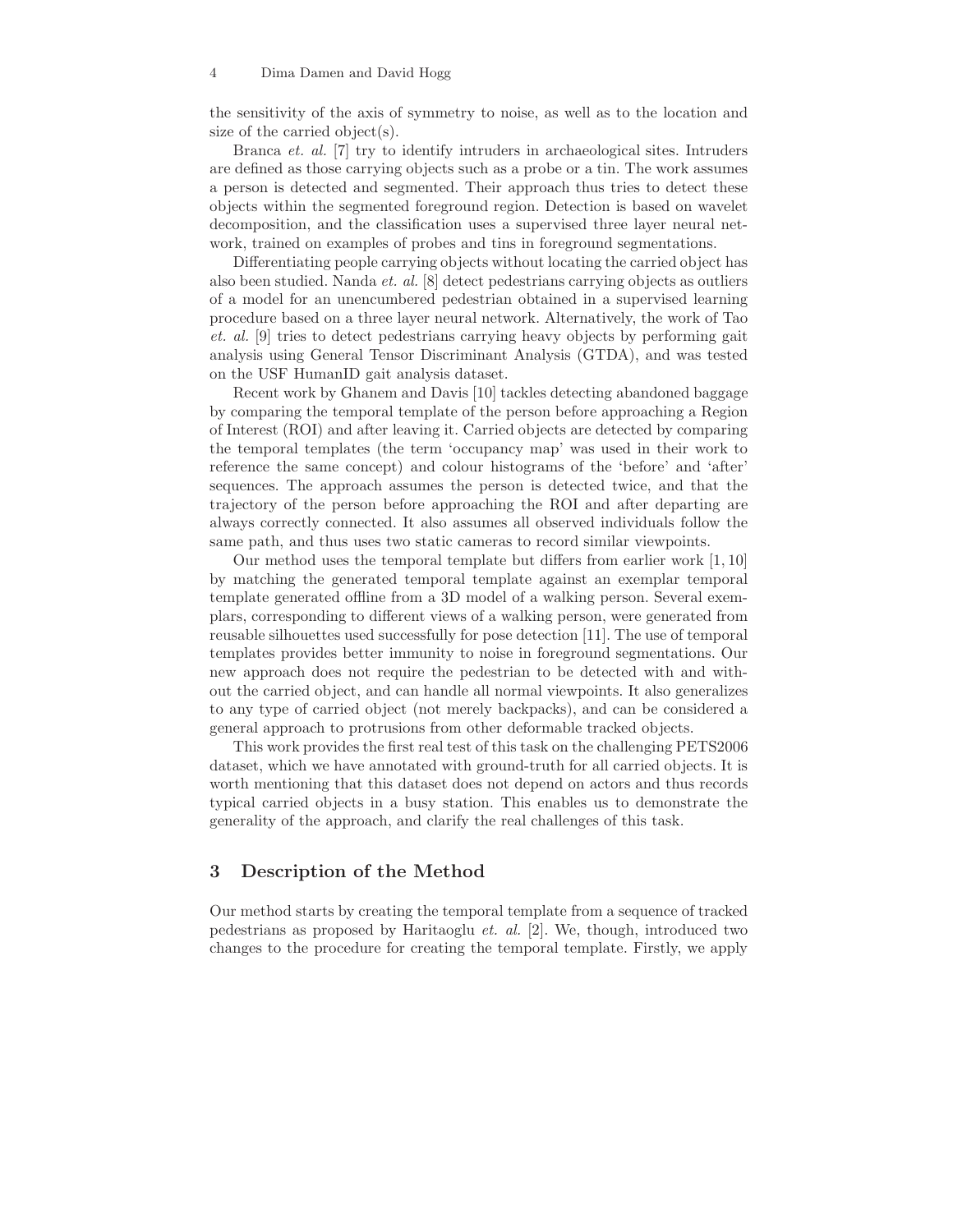Iterative Closest Point (ICP), instead of edge correlation, to align successive boundaries. ICP is performed on the edge points of the traced boundary around the foreground segmentation. Unlike edge correlation, this does not require a predefined search window, and in our experiments it gives a more accurate alignment in the presence of shape variations between consecutive frames. Secondly,  $L_1$  is used to rank the frames by their similarity to the generated temporal template. The highest ranked  $p\%$  of the frames are used to re-calculate a more stable template. p was set to 80 in our experiments. The more computationally expensive Least Median of Squares (LMedS) estimator [12] gave similar results.

Having derived a temporal template from a tracked pedestrian, one of eight exemplars are used to identify protrusions by matching. These exemplar temporal templates represent a walking unencumbered pedestrian viewed from different directions. A set of exemplars for eight viewing directions was created using the dataset of silhouettes gathered at the Swiss Federal Institute of Technology (EPFL) [11]. The dataset is collected from 8 people (5 men and 3 women) walking at different speeds on a treadmill. Their motion was captured using 8 cameras and mapped onto a 3D Maya model. This dataset is comprised of all the silhouettes of the mapped Maya model, and has previously been used for pose detection, 3D reconstruction and gait recognition [11, 13]. We average the temporal templates of different individuals in this dataset to create the exemplar for each camera view. The eight exemplars (Figure 3) are used for detecting the areas representing the pedestrian. The unmatched regions are expected to correspond to carried object(s).

To decide on which exemplar to use, we estimate a homography from the image plane to a coordinate frame on the ground-plane. We then use this to estimate the position and direction of motion of each pedestrian on the ground. The point on the ground-plane directly below the camera is estimated from the vertical vanishing point. The angle between the line connecting this point to the pedestrian and the direction of the pedestrian's motion gives the viewing direction, assuming the pedestrian is facing their direction of motion. We ignore the elevation of the camera above the ground in order to avoid having to generate new exemplars for different elevations, although this approximation may be unnecessary since generating the prototypes is fast and need only be done once. The mean of the computed viewing directions over the short video sequence is used to select the corresponding exemplar. Diagonal views  $(2,4,6,8)$  are used



Fig. 3. The eight exemplar temporal templates, created to represent 8 viewpoints.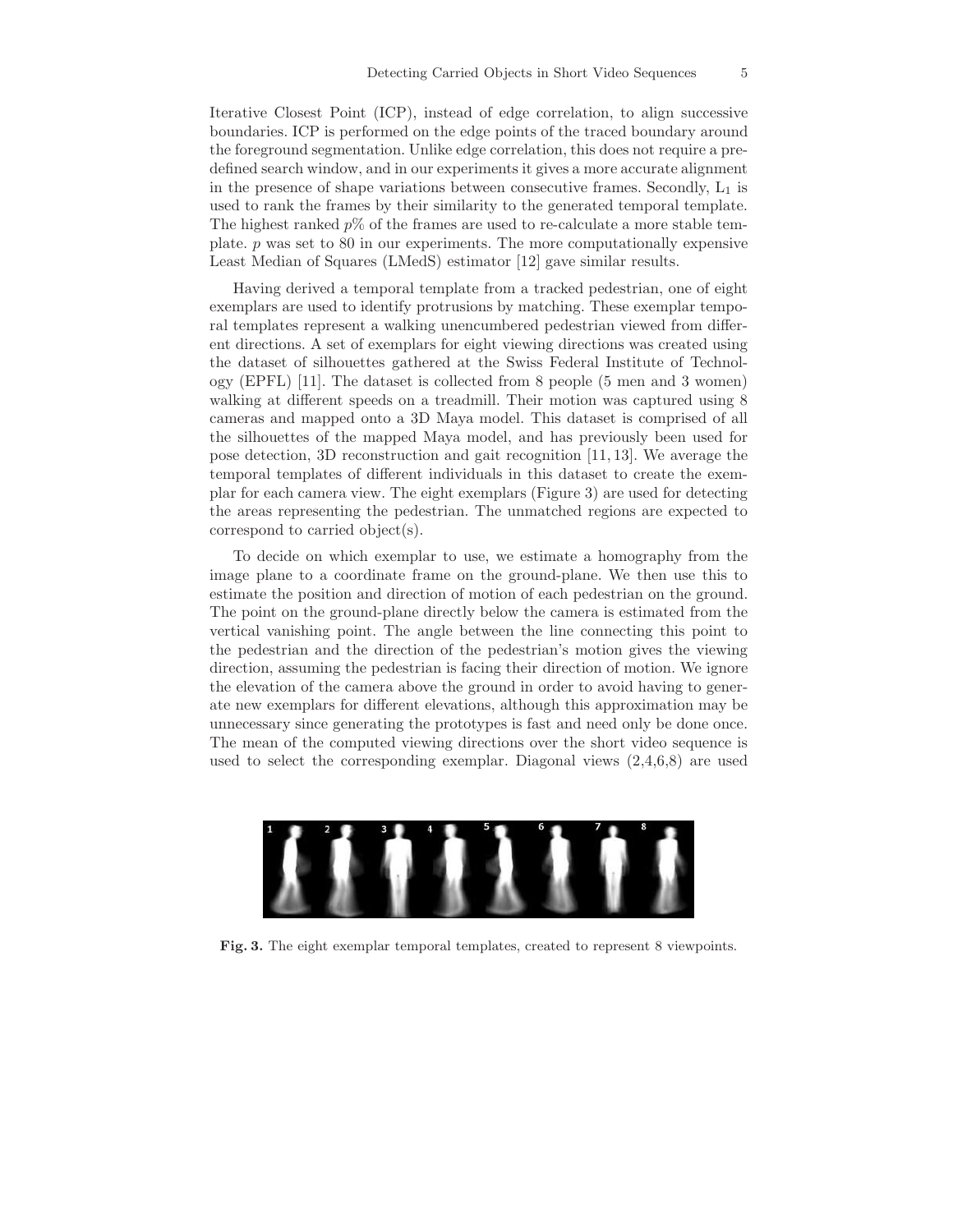#### 6 Dima Damen and David Hogg

to match a wider range of angles (60◦ ) in comparison to frontal views. This is because the silhouettes change more radically near frontal views.

The chosen exemplar is first scaled so that its height is the same as that of the generated temporal template. We align the median coordinate of the temporal template with that of the corresponding exemplar. An exhaustive search is then performed for the best match over a range of transformations. In our experiments, the chosen ranges for scales, rotations and translations were  $[0.75:0.05:1.25]$ ,  $[-15:5:15]$  and  $[-30:3:30]$  respectively. The cost of matching two templates is an  $L_1$  measure, linearly weighted by the y coordinate of each pixel (plus a constant offset), giving higher weight to the head and shoulder region. Equation 1 represents the cost of matching a transformed model  $(M_T)$  to the Person  $(P)$ , where h represents the height of the matched matrices.

$$
d(M_T, P) = \sum_{x,y} |M_T(x,y) - P(x,y)| (2h - y)
$$
 (1)

The best match  $\widehat{M_T}$  is the one that minimizes the matching cost

$$
\widehat{M_T} = \underset{T}{\text{argmin}} \ d(M_T, P) \tag{2}
$$

Figure 4 shows an example of such a match and the located global minimum. The best match  $\widehat{M}_T$  is then used to identify areas protruding from the temporal template:

$$
protruding(x, y) = \max(0, P(x, y) - M_T(x, y))
$$
\n(3)

We are only concerned with areas in the person template that do not match body parts in the corresponding best match. Pixels where  $P(x, y) < M_T(x, y)$ are assumed to have been caused by noise, or poor foreground segmentation. For the initial results in Section 4, the protruding values are thresholded and grouped into connected components representing candidate segmentations of carried objects. Another threshold limits the minimum area of accepted connected components to remove very small blobs. An enhanced approach is presented in Section 5 where segmentation is achieved using a binary-labeled MRF formulation, combining prior information and spatial continuity.



Fig. 4. The temporal template of the person (a) is matched to the corresponding exemplar (b), the global minimum (d) results in the protruding regions (c).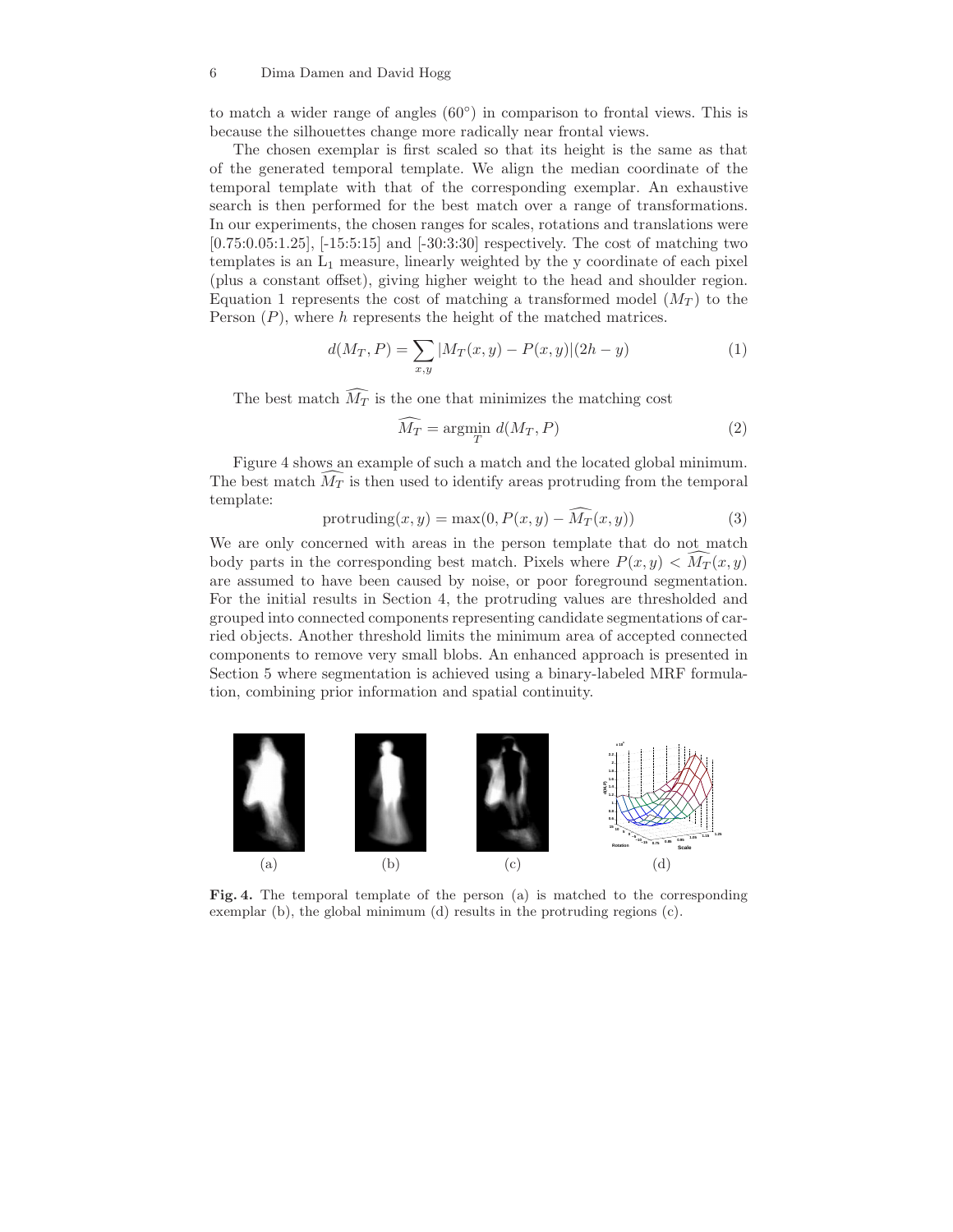### 4 Experiments and Results

We used the PETS2006 dataset and selected the viewpoint from the third camera for which there is a greater number of people seen from the side. The groundplane homography was established using the ground truth measurements provided as part of the dataset. Moving objects were detected and tracked using a generic tracker [14] to retrieve foreground segmentations. The tracker has an automatic shadow remover that worked efficiently on the dataset. Trajectories shorter than 10 frames in length were discarded. As this method can not deal with groups of people tracked together, such trajectories were also manually removed. The carried objects in the dataset varied between boxes, hand bags, briefcases and suitcases. Unusual objects are also present like a guitar in one example. In some cases, people were carrying more than one object. The number of individually tracked people was 106. Ground truth for carried objects was obtained manually for all 106 individuals. 83 carried objects were tracked, and the bounding box of each was recorded for each frame (Figure 5). We chose bounding boxes instead of pixel masks for simplicity.

We compare our re-implementation of *Backpack* as specified in their papers [1, 2] with our proposed method (Section 3). To ensure fair comparison, we use the same temporal templates as the input for both methods. A detection is labeled as true if the overlap between the bounding box of the predicted carried object  $(B_p)$  and that of the ground truth  $(B_{gt})$  exceeds 15% in more than 50% of the frames in the sequence. The measure of overlap is defined by Equation 4 [15]:

$$
\text{overlap}(B_p, B_{gt}) = \frac{\text{area}(B_p \cap B_{gt})}{\text{area}(B_p \cup B_{gt})}
$$
\n
$$
\tag{4}
$$

A low overlap threshold is chosen because the ground truth bounding boxes enclose the whole carried object, while both methods only detect the parts of the object that do not overlap the body. Multiple detections of the same object are counted as false positives.



Fig. 5. PETS2006 Third camera viewpoint showing ground truth bounding boxes representing carried objects.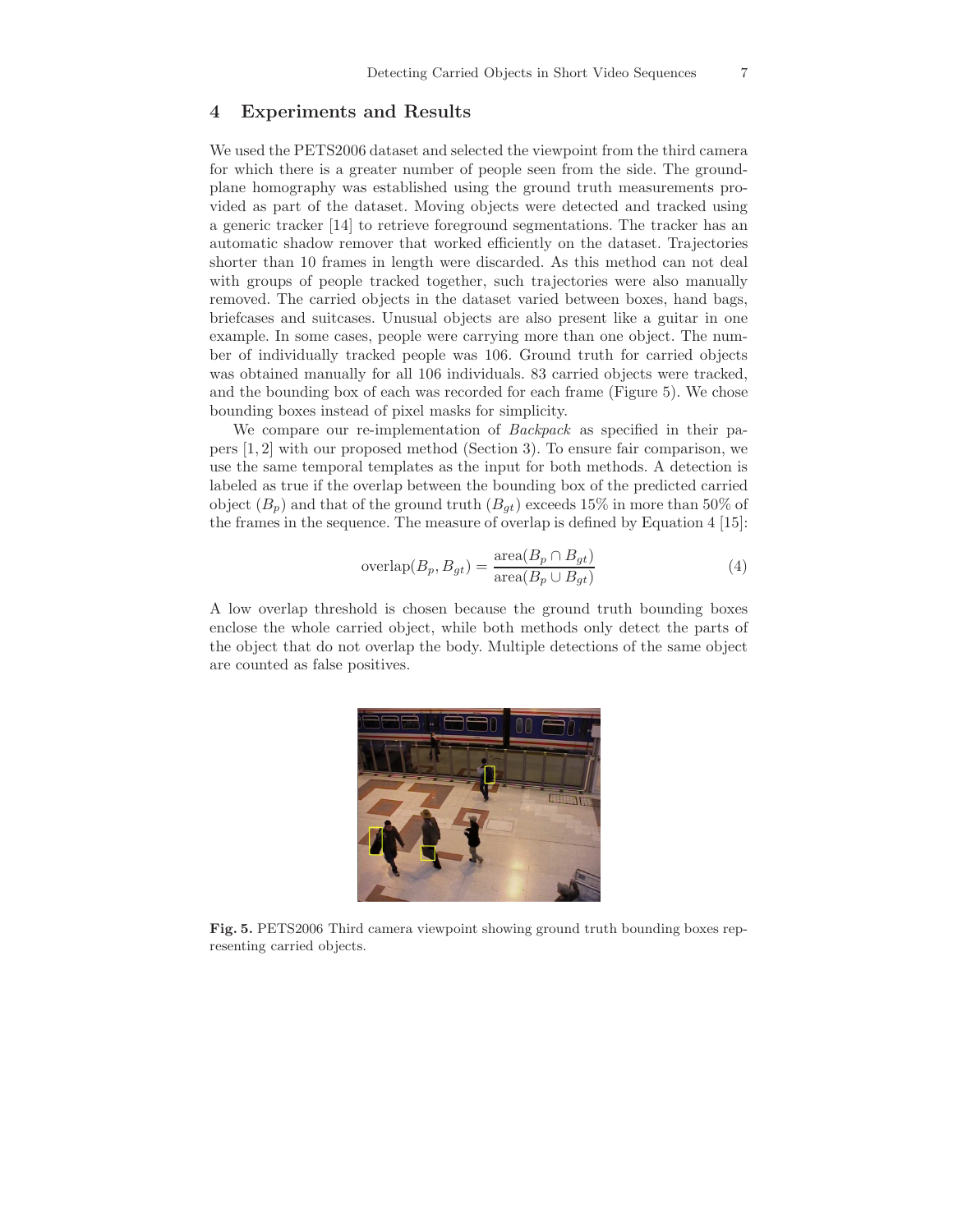#### 8 Dima Damen and David Hogg

We first compare the blobs retrieved from both techniques without periodicity analysis. Each of the two algorithms has two parameters to tune, one for thresholding and one for the minimum size of the accepted connected component. Precision-Recall (PR) curves for the two methods are shown in Fig. 6 (left). These were generated by linearly interpolating the points representing the maximum precision for each recall. They show a substantial improvement in performance for the proposed method. Maximum precision on a recall of 0.5, for example, was improved from 0.25 using asymmetry to 0.51 using matching. Maximum recall was 0.74 for both techniques, as noisy temporal templates and non-protruding carried objects affect both techniques. Figure 7 shows examples comparing asymmetry analysis with matching temporal templates.

To further compare the methods, we present the results after performing periodicity analysis. We thus take all optimal setting points represented by the curves in Fig. 6 (left), and vary the two thresholds for periodicity analysis. Figure 6 (right) shows PR curves analogous to those in Fig. 6 (left) but now including periodicity analysis, again taking the maximum precision for each recall. The improved performance of our method is still apparent. In addition, comparing the corresponding curves shows that periodicity analysis improves the performance for both methods.



Fig. 6. PR curves for the proposed method compared to Haritaoglu *et. al.*'s method without (left) and with (right) periodicity analysis to classify the retrieved blobs.

# 5 Using Prior Information and Assuming Spatial Continuity

The protruding connected components can be at locations where carried objects are not expected like hats on top of heads. We propose training for carried object locations relative to the person's silhouette to better differentiate carried objects from other protruding regions, and at the same time impose a spatial continuity assumption on the pixels corresponding to carried objects.

In this section, we show how training was used to generate a map of prior locations. Training values were also used to estimate the distribution of protrusion values conditioned on their labeling. Finally, this information is combined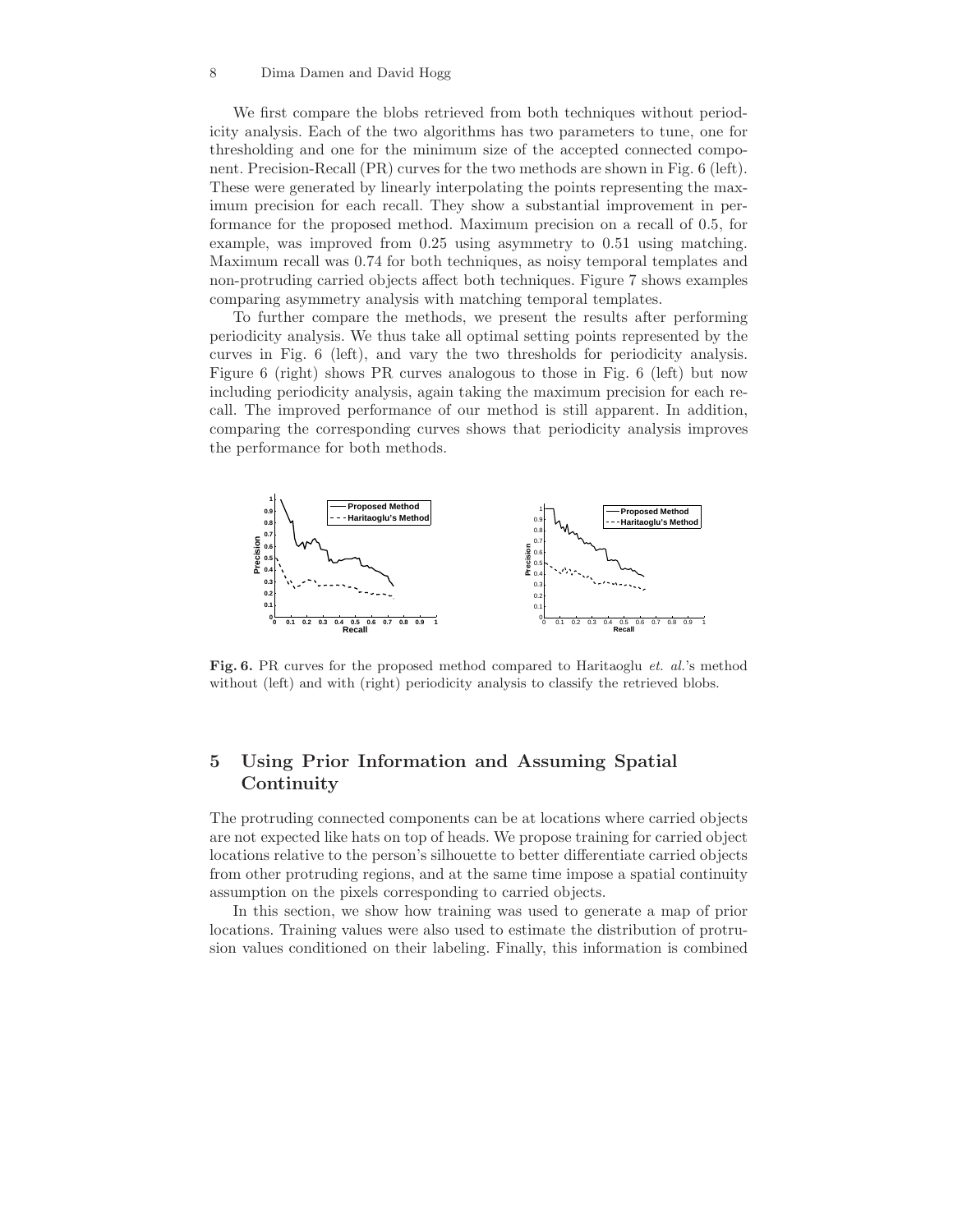

Fig. 7. Three examples (a), along with their temporal templates (b) are assessed using both techniques. Haritaoglu's method (c-top) thresholded (d-top) and our proposed method (c-bottom) thresholded (d-bottom) show some examples of how matching retrieves better estimate of the carried objects than symmetry.

into a Markov random field, determining an energy function which is minimized. Results are presented along with a discussion of the advantages of training for prior locations. We divided the pedestrians into two sets, the first containing 56 pedestrians (Sets 1-4 in PETS2006) and the second containing 50 pedestrians (Sets 5-7). Two-fold cross validation was used to detect carried objects.

Training for carried object locations is accomplished by mapping the temporal template, using the inverse of the best transformation, to align its corresponding exemplar. During training, we obtain connected components using a threshold of 0.5. Correct detections, by comparing to bounding boxes from the ground truth, are used to train for locations of carried objects separately for each directionally-specific exemplar. A map of prior probabilities  $\Theta_d$  is produced for each viewpoint d. Prior information for each location is calculated by the frequency of its occurrence within a correctly-detected carried object across the training set. To make use of our small training set, we combine the maps of opposite exemplars. For example, the first and the fifth exemplars are separated by 180 $\degree$ .  $\Theta_1$  and  $\Theta_5$  are thus combined by horizontally flipping one and calculating the weighted average  $\Theta_{1,5}$  (by the number of blobs). The same applies for  $\Theta_{2,6}$ ,  $\Theta_{3,7}$  and  $\Theta_{4,8}$ . Figure 8 shows  $\Theta_{2,6}$  using the two disjoint training sets.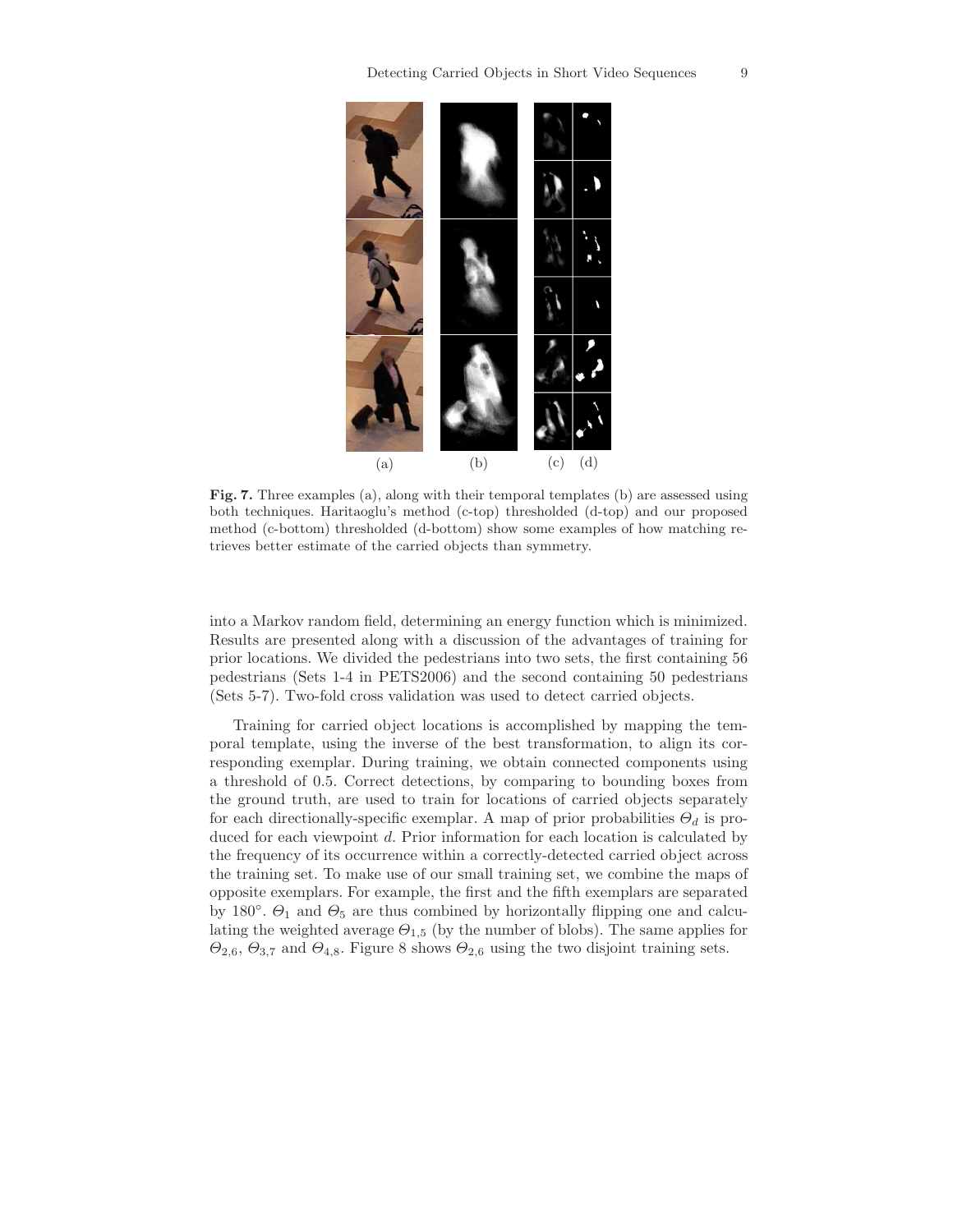

Fig. 8. For the second exemplar (left),  $\Theta_{2,6}$ (middle) was generated using sets 1-4, and  $\Theta_{2,6}$  (right) was generated using sets 5-7. The location model  $\Theta$  has high values where stronger evidence of carried objects had been seen in training. A prior of 0.2 was used when no bags were seen. By symmetry,  $\Theta_6$  is a horizontal flip.

We aim to label each location  $x$  within the person's temporal template as belonging to a carried object  $(m_x = 1)$  or not  $(m_x = 0)$ . Using the raw protrusion values  $v =$  protruding $(x)$  calculated in Equation 3, we model the classconditional densities  $p(v|m_x = 1)$  and  $p(v|m_x = 0)$  based on training data (Figure 9). By studying these density distributions,  $p(v|m_x = 1)$  was approximated



Fig. 9. Pixel values distribution for objects (left) and non-objects (right) protruding pixels. Thresholded pixels (>0.5) that match true detections when compared to ground truth, are used to train  $p(v|m_x = 1)$ . The rest are used to train  $p(v|m_x = 0)$ .

by two Gaussian distributions, one for stable carried objects, and another for swinging objects. The parameters of the two Gaussians were manually chosen to approximately fit the training density distributions.

$$
p(v|m_x = 1) = \gamma \mathcal{N}(v; 0.6, 0.3) + (1 - \gamma) \mathcal{N}(v; 1.0, 0.05)
$$
\n
$$
(5)
$$

 $\gamma$  is the relative weight of the first Gaussian in the training set. Its value resulted to be 0.64 for the first set, and 0.66 for the second disjoint set. The density distribution  $p(v|m_x = 0)$  resembles a reciprocal function. It was thus modeled as:

$$
p(v|m_x = 0) = \frac{1/(v+\beta)}{\log(1+\beta) - \log(\beta)}
$$
(6)

 $\beta$  was set to 0.01. The denominator represents the area under the curve for normalization.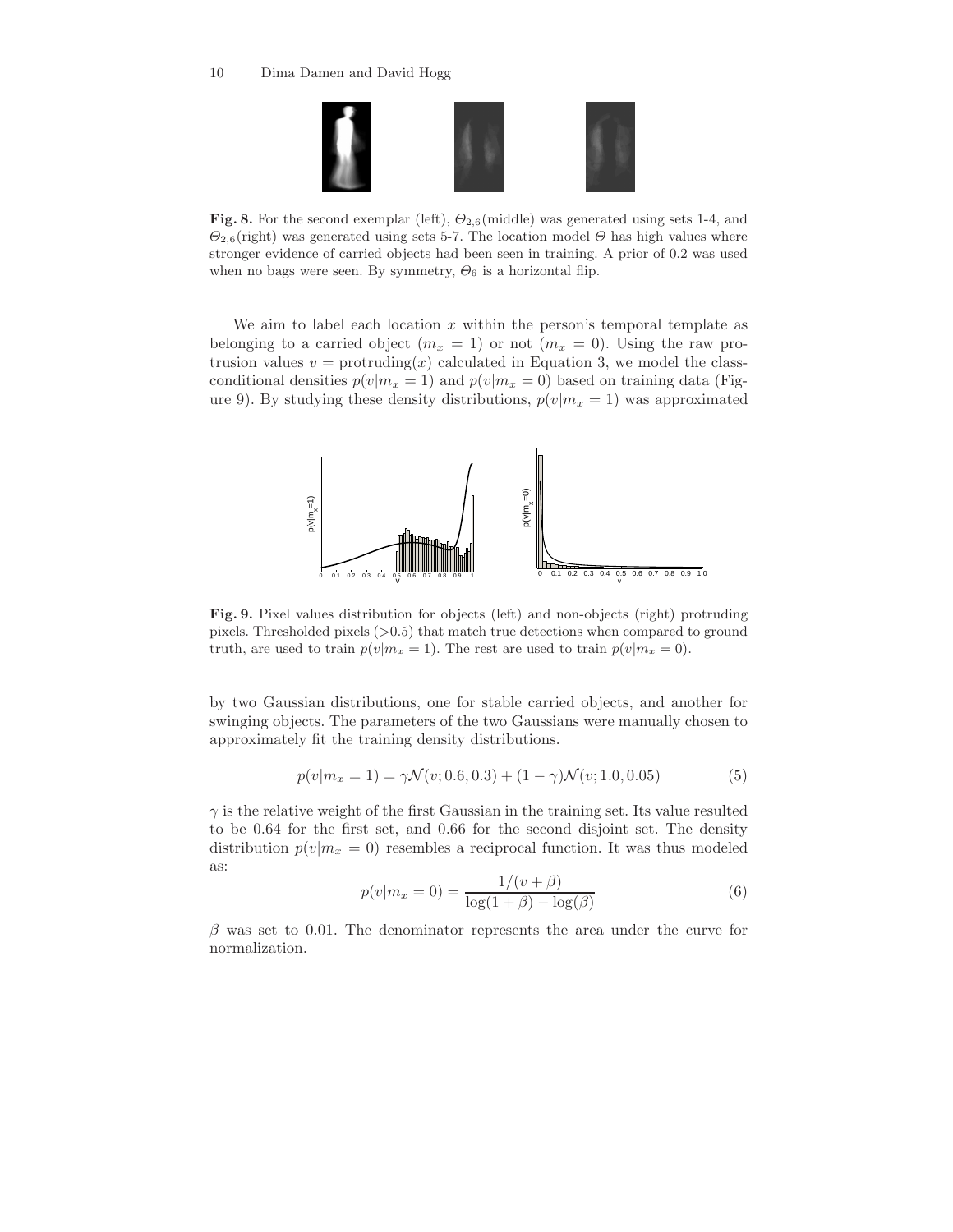As we believe neighboring locations to have the same label, spatial continuity can be constrained using a Markov Random Field (MRF). The energy function to be minimized  $E(m)$  over Image I is given by Equation 7.

$$
E(m) = \sum_{x \in I} \left( \phi(v|m_x) + \omega(m_x|\Theta) \right) + \sum_{(x,y) \in C} \psi(m_x, m_y) \tag{7}
$$

 $\phi(v|m_x)$  represents the cost of assigning a label to the location x based on its protrusion value  $v$  in the image:

$$
\phi(v|m_x) = \begin{cases}\n-\log(p(v|m_x=1)) & \text{if } m_x=1 \\
-\log(p(v|m_x=0)) & \text{if } m_x=0\n\end{cases}
$$
\n(8)

 $\omega(m_x|\Theta)$  is based on the map of prior probabilities  $\Theta$  given a specified walking direction:

$$
\omega(m_x|\Theta) = \begin{cases}\n-\log(p(x|\Theta)) & \text{if } m_x = 1 \\
-\log(1 - p(x|\Theta)) & \text{if } m_x = 0\n\end{cases}
$$
\n(9)

The interaction potential  $\psi$  follows the Ising model over the cliques, where C represents all the pairs of neighboring locations in the image I:

$$
\psi(m_x, m_y) = \begin{cases} \lambda & \text{if } m_x \neq m_y \\ 0 & \text{if } m_x = m_y \end{cases}
$$
 (10)

The interaction potential  $\psi$  is fixed regardless of the difference in protrusion values  $v$  at locations  $x$  and  $y$ . We did not choose a data-dependent term because the protrusion values represent the temporal continuity, and not the texture information at the neighboring pixels.

We use the max-flow algorithm, proposed in [16], and its publically available implementation, to minimize the energy function (Equation 7). Regions representing carried objects were thus retrieved. The smoothness cost term  $\lambda$  was optimized based on the used training set.

To evaluate the effect of introducing location models, the term  $\omega(m_x|\Theta)$ was removed from the energy function and the results were re-calculated.  $\lambda$  was varied between  $[0.1:0.1:6]$  to produce the PR curves in Fig. 10 that demonstrate the advantage of introducing location prior models. Examples in Fig. 11 show how prior models affect estimating carried objects.

In order to compare the MRF formulation with simple thresholding, we optimize the parameters on each training dataset and test on the other. For MRF,  $\lambda$  was optimized on the training datasets resulting in 2.2 and 2.5 respectively. Table 1 presents the precision and recall results along with the actual counts combined for the two test datasets, showing that MRF produces higher precision and recall results.

Quantitatively, for the 45 false positive, and 37 false negative cases, Fig. 12 dissects these results according to the reason for their occurrence. Figure 13 presents a collection of results highlighting reasons for success and the main sources of failure. We also demonstrate the video results at http://www.comp.leeds.ac.uk/dima/ECCVDemo.avi.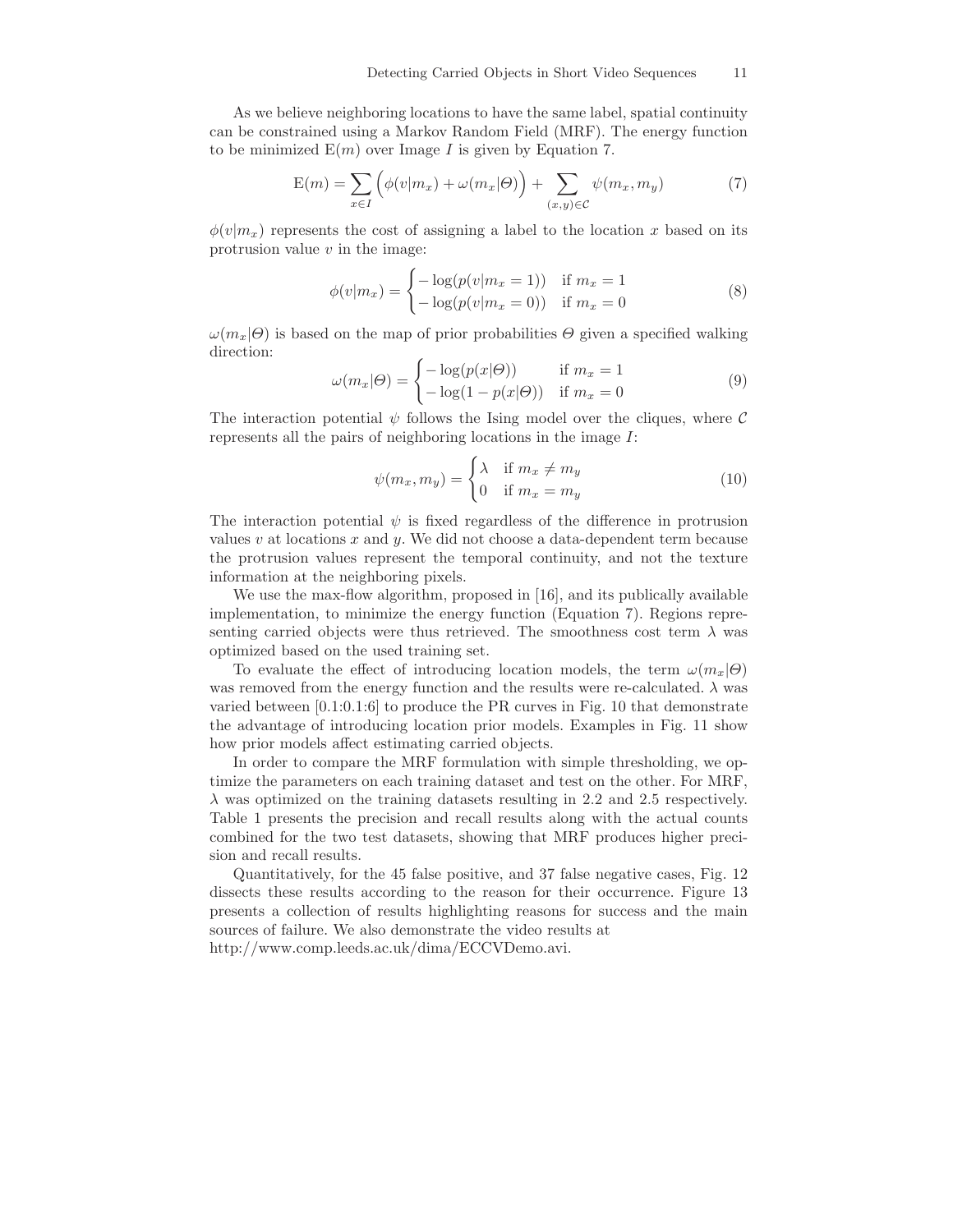|                                   | Precision Recall TP FP FN |  |  |
|-----------------------------------|---------------------------|--|--|
| Thresholding 39.8% 49.4% 41 62 42 |                           |  |  |
| MRF - Prior 50.5% 55.4% 46 45 37  |                           |  |  |

Table 1. Better performance was achieved by introducing the MRF representation.



Fig. 10. PR Curves for detecting carried objects using MRF. Introducing location maps to encode prior information about carried object locations produces better performance.

### 6 Conclusion

We have proposed a novel method to detect carried objects, aiming at higher robustness than noisy single frame segmentations. Carried objects are assumed to cause protruding regions from the normal silhouette. Like an earlier method we use a temporal template but match against exemplars rather than assuming that unencumbered pedestrians are symmetric. Evaluated on the PETS2006 dataset, the method achieves a substantial improvement in performance over the previously published method. Finally, we train on possible locations of carried objects and use an MRF to encode spatial constraints resulting in a further improvement in performance.

Due to its dependence on protrusion, the method may not be able to distinguish carried objects from protruding clothing or non-average build. Future improvements to this method might be achieved using texture templates to assist segmentation based on color information. In addition, the independence assumption in learning prior bag locations could be studied to utilize shapes of previously seen bags in producing better segmentations. When matured, this technique can be embedded into surveillance and security systems that aim at tracking carried objects or detecting abandoned objects in public places.

#### Acknowledgement

We would like to thank Miodrag Dimitrijevic at the CVLAB, EPFL and his colleagues for providing the dataset of silhouettes used in our research.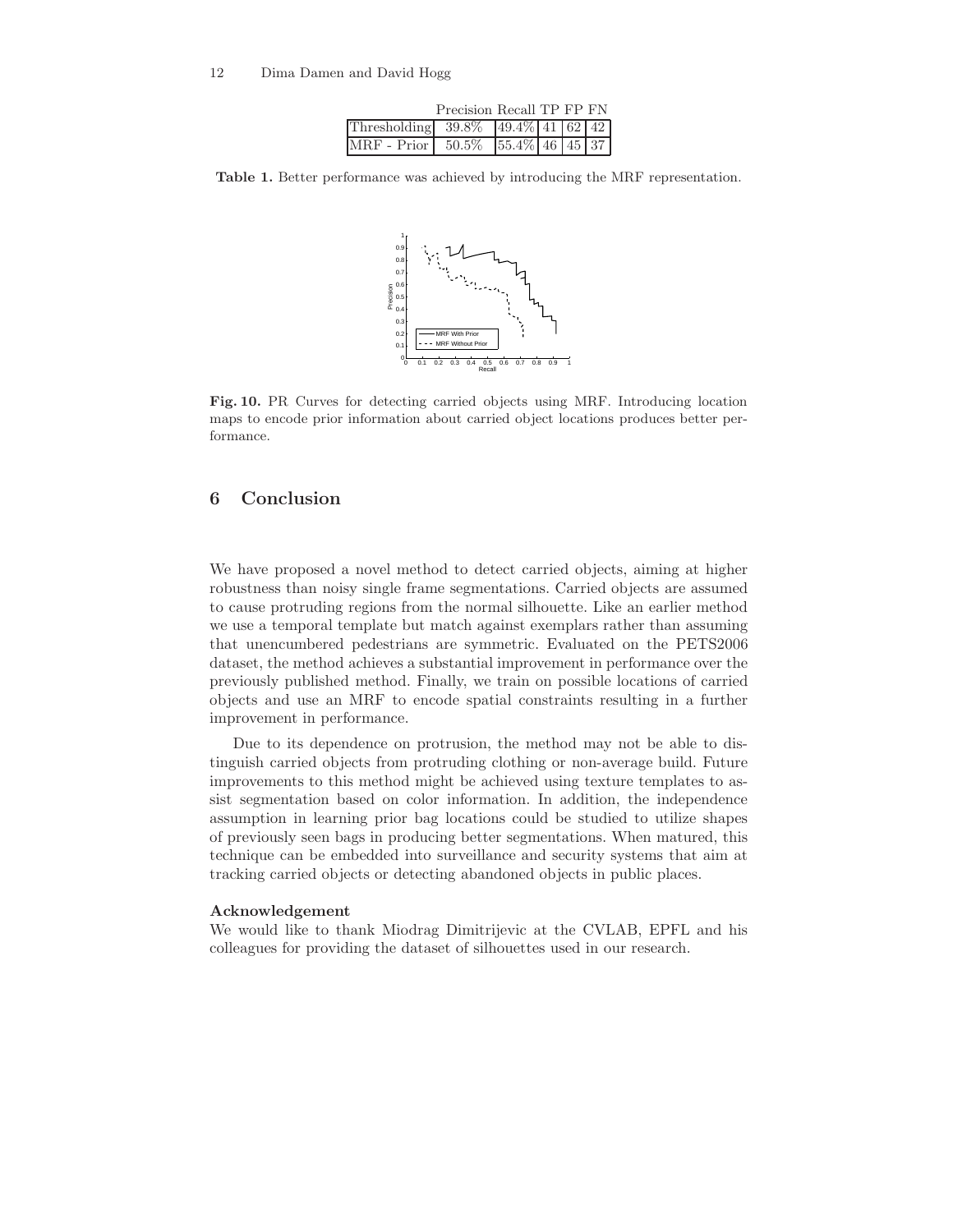

Fig. 11. The yellow rectangles show the choice of carried objects using MRF with location models. Red rectangles refer to MRF without location models. Prior information drops candidate blobs at improbable locations (a,b), and better segments the object (a,c). It nevertheless decreases support for carried objects in unusual locations (d).

| Reasons behind FP detections    |    | Reasons behind FN detections                   |                             |
|---------------------------------|----|------------------------------------------------|-----------------------------|
| Protruding parts of clothing 15 |    | Bag with little or no protrusion               | 9                           |
| Protruding body parts           | 10 | Dragged bag tracked separately by tracker      | 6                           |
| Extreme body proportions        | 6  | Carried object between legs                    | 5                           |
| Incorrect template matching 5   |    | Carried object not segmented from background 4 |                             |
| Noisy temporal template         | 5  | Little evidence of prior location in training  | $\mathcal{R}$               |
| Duplicate matches               | 4  | Swinging small object                          | 3                           |
| Total 45                        |    | Noisy template                                 | 3                           |
|                                 |    | Incorrect template matching                    | $\mathcal{D}_{\mathcal{L}}$ |
|                                 |    | Merging two protruding regions into one        | $\mathcal{D}$               |
|                                 |    | Total                                          | 137                         |

Fig. 12. Reasons behind False Positive (FP) and False Negative (FN) detections.

### References

- 1. Haritaoglu, I., Cutler, R., Harwood, D., Davis, L.S.: Backpack: detection of people carrying objects using silhouettes. In: Proc. Int. Conf. on Computer Vision (ICCV). Volume 1. (1999) 102–107
- 2. Haritaoglu, I., Harwood, D., Davis, L.:  $W^4$ : real-time surveillance of people and their activities. Pattern Analysis and Machine Intelligence, IEEE Trans. on 22(8) (2000) 809–830
- 3. Ferryman, J., ed.: IEEE Int. Workshop on Performance Evaluation of Tracking and Surveillance (PETS). IEEE, New York (2006)
- 4. Haritaoglu, I., Harwood, D., Davis, L.: Hydra: Multiple people detection and tracking using silhouettes. In: Proc. IEEE Workshop on Visual Surveillance. (1999)
- 5. Hu, W., Hu, M., Zhou, X., Tan, T., Lou, J., Maybank, S.: Principal axis-based correspondence between multiple cameras for people tracking. Pattern Analysis and Machine Intelligence, IEEE Trans. on 28(4) (2006) 663–671
- 6. Benabdelkader, C., Davis, L.: Detection of people carrying objects : a motionbased recognition approach. In: Proc. Int. Conf. on Automatic Face and Gesture Recognition (FGR). (2002) 378–384
- 7. Branca, A., Leo, M., Attolico, G., Distante, A.: Detection of objects carried by people. In: Proc. Int. Conf on Image Processing (ICIP). Volume 3. (2002) 317–320
- 8. Nanda, H., Benabdelkedar, C., Davis, L.: Modelling pedestrian shapes for outlier detection: a neural net based approach. In: Proc. Intelligent Vehicles Symposium. (2003) 428–433